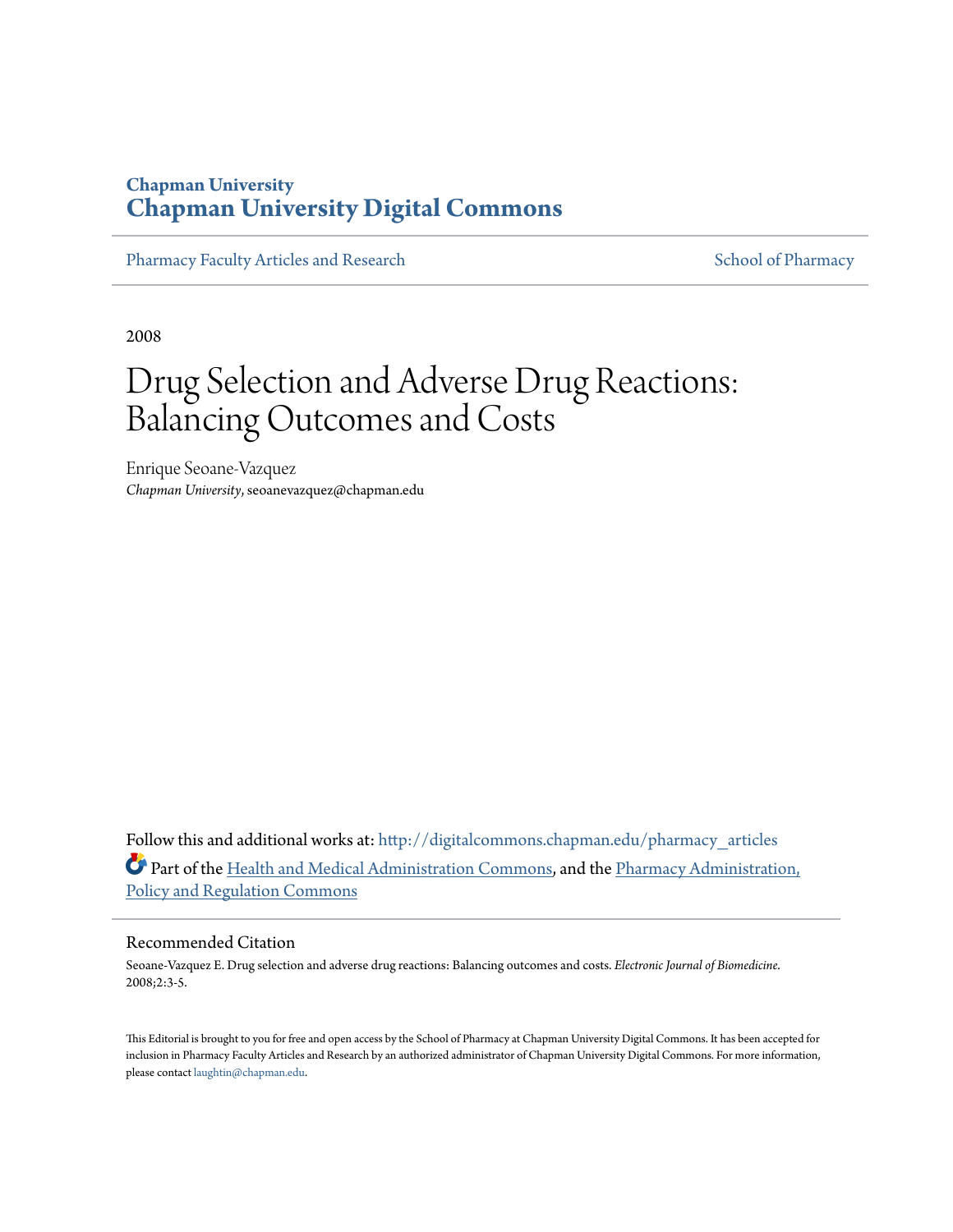# Drug Selection and Adverse Drug Reactions: Balancing Outcomes and Costs

### **Comments**

This editorial was originally published in *[Electronic Journal of Biomedicine](http://biomed.uninet.edu/2008/n2/editorial-en.html)*, volume 2, in 2008.

**Copyright** The author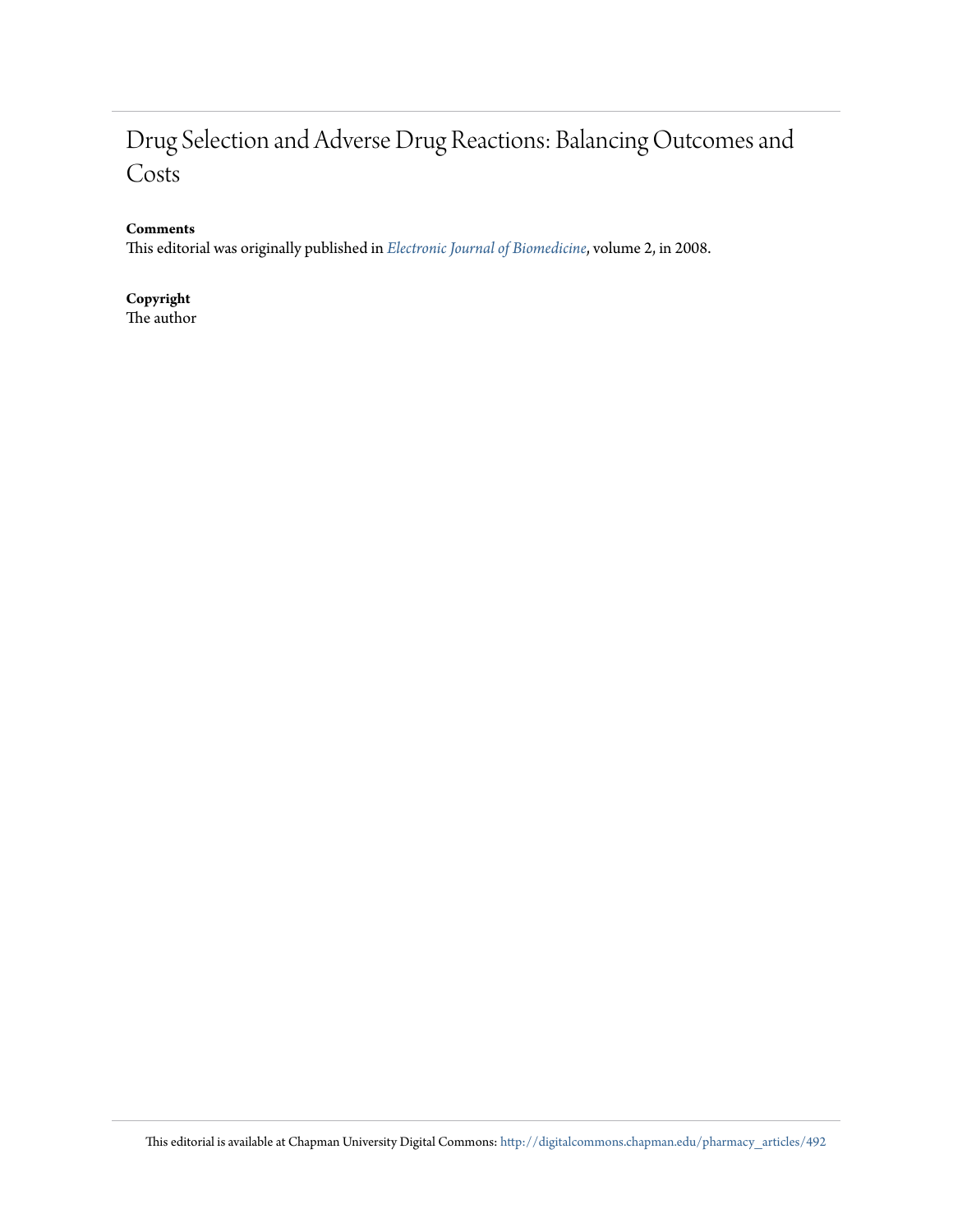### **Editorial:**

## **DRUG SELECTION AND ADVERSE DRUG REACTIONS: BALANCING OUTCOMES AND COSTS**

### **Enrique Seoane-Vazquez, Ph.D.**

**Assistant Professor, College of Pharmacy and College of Public Health, The Ohio State University, Columbus, Ohio, USA**

**[pharmacoeconomics @ osu.edu](mailto:pharmacoeconomics%20@%20osu.edu)**

#### [Version española](http://biomed.uninet.edu/2008/n2/editorial.html)

Regulatory agencies approve drugs for marketing when the ratio of risk to benefit of the drugs is positive, i.e. the potential benefit of using the drug justifies the risk of drug related adverse reactions (ADR). At the point of approval of a drug there is not adequate information about all possible negative outcomes arising from its use in clinical practice. The information is even more limited for patient subgroups, diseases and treatment combinations that were not evaluated in the clinical trials required for approval. Therefore, performing post-marketing pharmacoepidemiological studies is necessary for a better understanding of drug use in usual clinical practice conditions and the effect of the drugs on the general patient population.

The incidence of ADRs has been considered high. A study pooling the incidence of ADR related hospital admissions of multiple studies derived a median of 4.1% ADR related hospital admissions in the USA $<sup>1</sup>$ . Higher ADR related hospital admissions were reported</sup> among specific subpopulations at risk, e.g. cardiovascular patients<sup>[1](http://biomed.uninet.edu/2008/n2/editorial-en.html#1)</sup>. Another study found that 6.5% of all hospitalizations in the UK were related to  $ADR<sup>2</sup>$  $ADR<sup>2</sup>$  $ADR<sup>2</sup>$ . Severe ADRs may lead to hospital intensive care unit admission<sup>[3](http://biomed.uninet.edu/2008/n2/editorial-en.html#3)</sup>. The intensive care units also have a higher rate of ADRs than other hospital units<sup>[4](http://biomed.uninet.edu/2008/n2/editorial-en.html#4)</sup>. A high incidence of ADRs was also identified in the ambulatory setting with an estimated 180.000 life threatening or fatal adverse drug effects per year in the USA $\frac{5}{2}$ .

[The article by Alfonso Orta et al](http://biomed.uninet.edu/2008/n2/alfonso.html)<sup>[6](http://biomed.uninet.edu/2008/n2/alfonso.html)</sup> is a pharmacoepidemilogic study that presents a series of case reports of ADRs identified in the intensive care unit of a Cuban hospital. The study identifies streptokinase, a thrombolytic drug used for dissolving blood clots, as the drug involved in 61% of the ADRs reported. Problems associated with the safety of streptokinase have been known to be caused by its potential antigenicity, short half-life,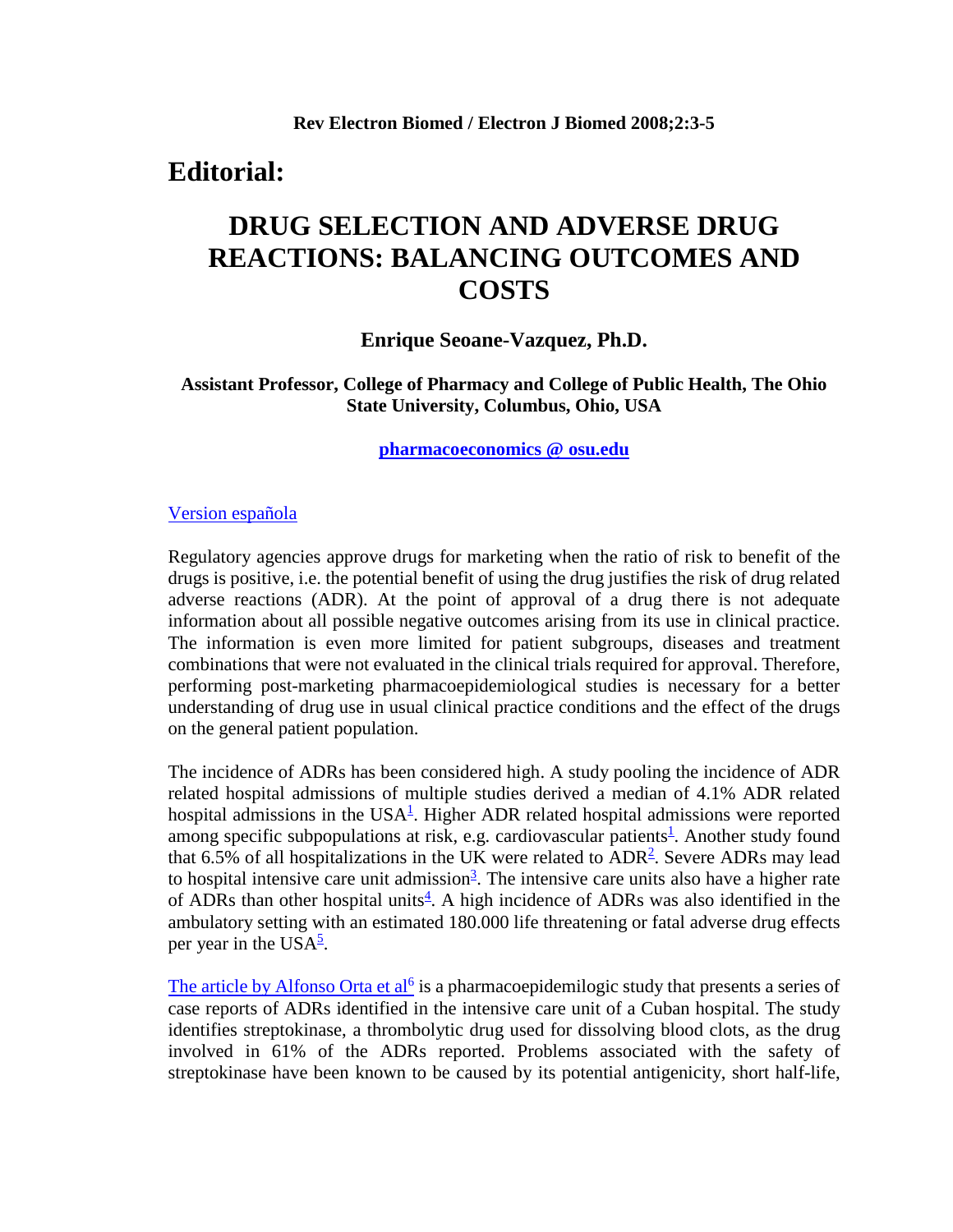and lack of fibrin specificity<sup> $7,8$  $7,8$ </sup>. These problems motivated a drastic reduction of streptokinase use in the USA.

Streptokinase is available as a generic drug and its therapeutic alternatives have higher cost<sup>[9](http://biomed.uninet.edu/2008/n2/editorial-en.html#9)</sup>. Drug cost is the main reason why streptokinase continues to be used around the world in spite of its potential risks, especially in health care systems with fewer resources available for health care.

Rational drug utilization requires consideration of drug cost as a factor in the therapy selection decision-making process. But other costs should also be considered in the process. Health care costs such as physician visits or hospital care, and not health care costs such as informal caregiver time and patient time for treatment should also be considered. Consideration of health care costs is especially important when a drug of lower cost may generate a higher rate of ADRs that could require expensive hospital care or intensive care.

While ADRs generate negative health outcomes, costs are also associated with the prevention, identification and treatment of these reactions. Hospital care represents an important part of the costs of ADRs due to an increase in admissions and in the length of stay $\frac{1}{2}, \frac{10}{2}, \frac{11}{2}.$ 

Rational drug utilization requires an evaluation of the risk/benefit ratio and the cost of pharmaceuticals. Pharmacoepidemiologic studies of ADRs allow for the identification of potential drugs and therapeutic classes where prevention efforts could best improve clinical outcomes and/or reduce the costs of those events. The fact that the majority of the ADR identified by  $\Delta$ Ifonso Orta et al<sup>[6](http://biomed.uninet.edu/2008/n2/alfonso.html)</sup> are related to the use of streptokinase suggests that prevention efforts in Cuba should first focus on this drug. Additionally, the cost-benefit of streptokinase from the perspective of the Cuban health care system should be assessed.

Several strategies have been proposed to reduce the incidence of  $\text{ADRs}^1$  $\text{ADRs}^1$ ,  $\frac{10}{10}$ . These strategies include educational activities, risk group identification programs, implementation of clinical guidelines, clinical and laboratory monitoring of ADR, and drug safety monitoring. Special mention should be given to the need of more pharmacoepidemiologic research, such as the one conducted by Alfonso Orta et  $al<sup>6</sup>$ [,](http://biomed.uninet.edu/2008/n2/editorial-en.html#6) and more organized pharmacoepidemiologic studies (e.g. case-control studies).

### **REFERENCES**

1. Muehlberger N, Schneeweiss S, Hasford J. Adverse drug reaction monitoringcost and benefit considerations. Part I: frequency of adverse drug reactions causing hospital admissions. Pharmacoepid Drug Safety 1997; 6(S3):S71-S77.